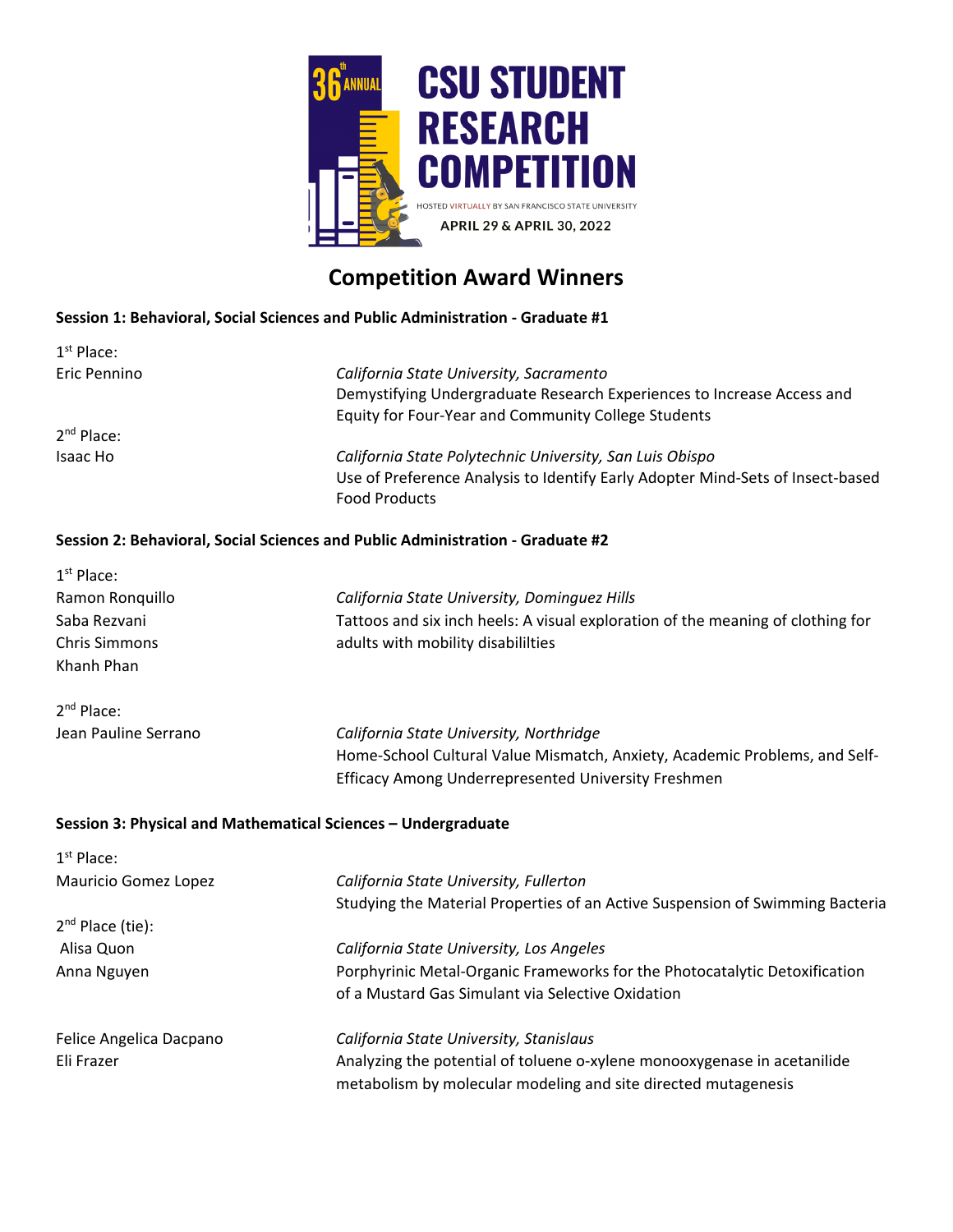#### **Session 4: Biological and Agricultural Sciences ‐ Graduate #1**

| $1st$ Place:          |                                                                            |
|-----------------------|----------------------------------------------------------------------------|
| <b>Emma Siegfried</b> | California State University, Long Beach                                    |
|                       | Effects of Ocean Acidification and Food Availability on Mortality Rates of |
|                       | California Grunion (Leuresthes tenuis                                      |
| $2nd$ Place:          |                                                                            |
| Savannah Weaver       | California State Polytechnic University, San Luis Obispo                   |
|                       | Additive Effects of Humidity and Temperature on Acclimation in a Lizard    |

#### **Session 5: Biological and Agricultural Sciences ‐ Graduate #2**

| $1st$ Place:      |                                                                                                     |
|-------------------|-----------------------------------------------------------------------------------------------------|
| Amanda Aiker      | San Diego State University                                                                          |
|                   | Genetic insights for a coral settlement chemical from bacteria                                      |
| $2nd$ Place:      |                                                                                                     |
| Natalie Pendicino | <b>Humboldt State University</b>                                                                    |
|                   | Characterizing the relationship of LgI1 and AKT in migration of neural stem and<br>progenitor cells |

#### **Session 6: Engineering and Computer Science – Mixed**

| $1st$ Place:      |                                                                               |
|-------------------|-------------------------------------------------------------------------------|
| Nikita Mishra     | California State University, Los Angeles                                      |
|                   | Computational Characterizations of Binding Affinity in SARS-CoV-2 Variants to |
|                   | the Human ACE2 Receptor                                                       |
| $2nd$ Place:      |                                                                               |
| Mehrshad Mazaheri | California State University, Fullerton                                        |
|                   | High-speed machining of 2219 Aluminum utilizing Nanoparticle Enhanced MQL     |
|                   | lubrication                                                                   |

#### **Session 7: Engineering and Computer Science – Undergraduate**

Evelyn Kim

| $1st$ Place:           |                                                                      |
|------------------------|----------------------------------------------------------------------|
| Andrew Wolfe           | Sonoma State University                                              |
|                        | Low-Cost Ambient High-Frequency Radio Power Sensor                   |
| $2nd$ Place:           |                                                                      |
| <b>Garrett Hentges</b> | California State University, Bakersfield                             |
|                        | Odd-Even Flexible Router for High Performance Network-on-Chips       |
|                        | Session 8: Business, Economics, and Hospitality Management           |
| $1st$ Place:           |                                                                      |
| Marium Sarah           | California State University, East Bay                                |
|                        | Can a rewarding application drive Environment-friendly actions among |
|                        | individuals?                                                         |
| $2nd$ Place:           |                                                                      |
| Tai Reagan             | Sonoma State University                                              |
| Guillermo Mendoza      | Examining a Brand Positioning Strategy for Small Winery Operators    |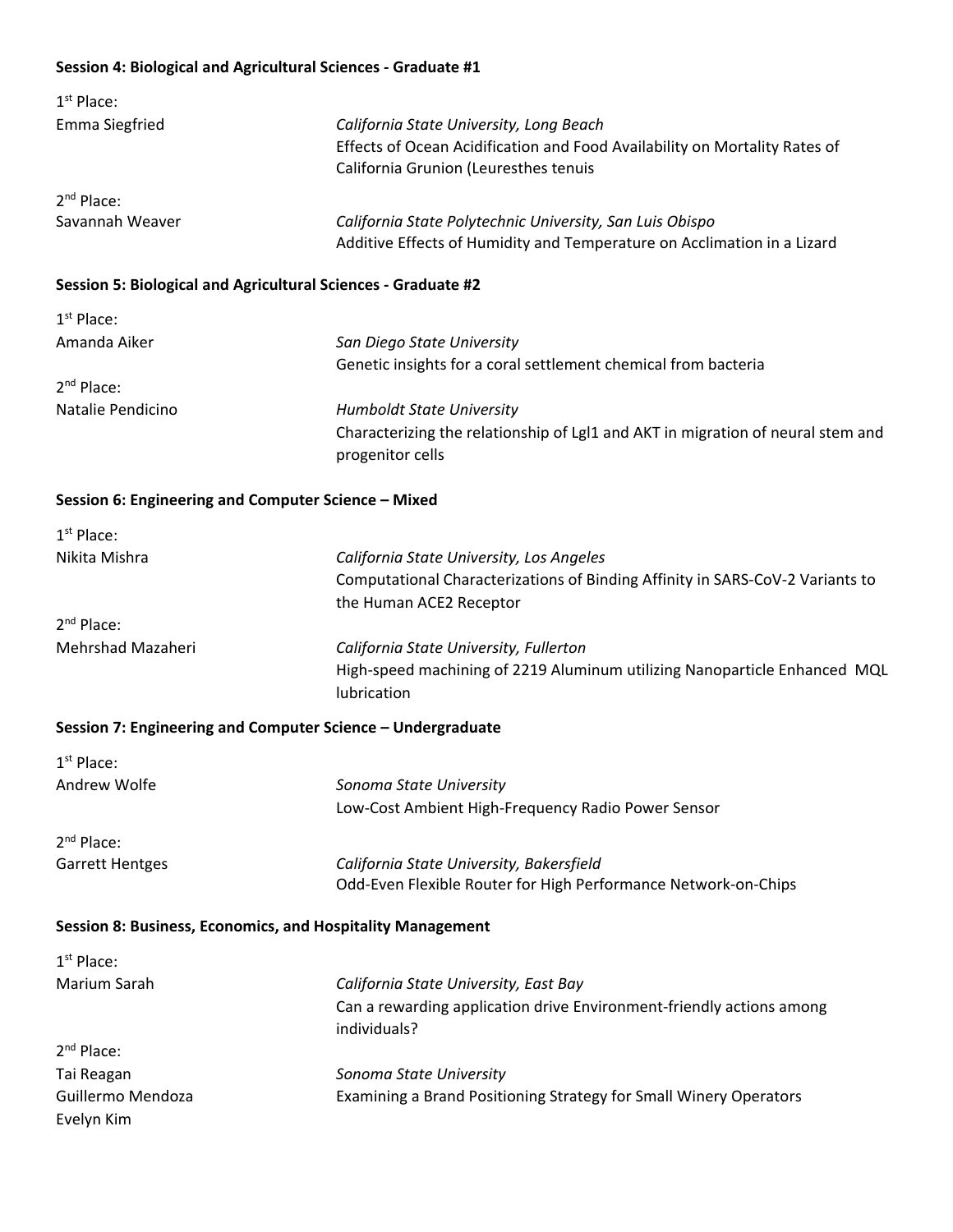# **Session 9: Humanities, Arts and Letters ‐ Undergraduate #1**

| $1st$ Place:        |                                                                                 |
|---------------------|---------------------------------------------------------------------------------|
| Justise Wattree     | San Jose State University                                                       |
|                     | The Two-Front War: Self-Help, and Black Health Activism during The Spanish Flu, |
|                     | HIV/AIDS, and COVID-19                                                          |
| $2^{nd}$ Place:     |                                                                                 |
| Vaishalee Chaudhary | California State University, Long Beach                                         |
|                     | Postcolonial Development of Jury Trials: The Spread of Common Law Across        |
|                     | The Globe                                                                       |

# **Session 10: Humanities, Arts and Letters ‐ Undergraduate #2**

| $1st$ Place:           |                                                                     |
|------------------------|---------------------------------------------------------------------|
| Pamela deVega          | San Diego State University                                          |
|                        | Spreading the Love: Comparing the 1986 Nonviolent Revolution in the |
|                        | Philippines to the 1989 Velvet Revolutions in Eastern Europe        |
| $2^{nd}$ Place:        |                                                                     |
| <b>Wesley Mariscal</b> | San Francisco State University                                      |
|                        | Climate Interference in Islamic Egypt                               |

#### **Session 11: Health, Nutrition, and Clinical Sciences – Graduate**

| $1st$ Place:       |                                                                              |
|--------------------|------------------------------------------------------------------------------|
| Jane Clare Vosteen | San Francisco State University                                               |
| Kristen Corsaro    | A Comparison of Hip Strengthening Protocols and Pelvic Floor Muscle Training |
|                    | for Improving Pelvic Floor Muscle Strength and Pelvic Floor Dysfunction:     |
|                    | <b>Systematic Review and Meta-Analysis</b>                                   |
| $2nd$ Place:       |                                                                              |
| Eli Baginski       | <b>Humboldt State University</b>                                             |
| Skye Choi          | Normative Values of College-Aged Men and Women for the 1.5-Mile Test on a    |
| Eden Marquez       | <b>Treadmill for Cardiorespiratory Fitness</b>                               |

# **Session 12: Education – Undergraduate**

| $1st$ Place:           |                                                                                                 |
|------------------------|-------------------------------------------------------------------------------------------------|
| Shelby Chandar         | California State University, Sacramento                                                         |
| Ryan Crum              | Examining faculty use of inclusive and equitable language through the lens of<br>course syllabi |
| $2nd$ Place:           |                                                                                                 |
| Nahui Gonzalez Millan  | California State University, Stanislaus                                                         |
|                        | Power of Guidance: Mentorship Need and Viability for Undocumented Student                       |
|                        | Populations                                                                                     |
| 1 <sup>st</sup> Place: | Session 13: Behavioral, Social Sciences and Public Administration - Undergraduate #1            |

| Krystal Alvarez-Hernandez | California State University, San Marcos                                    |
|---------------------------|----------------------------------------------------------------------------|
|                           | Exposure to Childhood Abuse on Symptoms of Depression Across the Perinatal |
|                           | Period in Mexican/Mexican American Women                                   |
| $2nd$ Place:              |                                                                            |

| Nidah Mohammed | California State University, Northridge |  |
|----------------|-----------------------------------------|--|
|----------------|-----------------------------------------|--|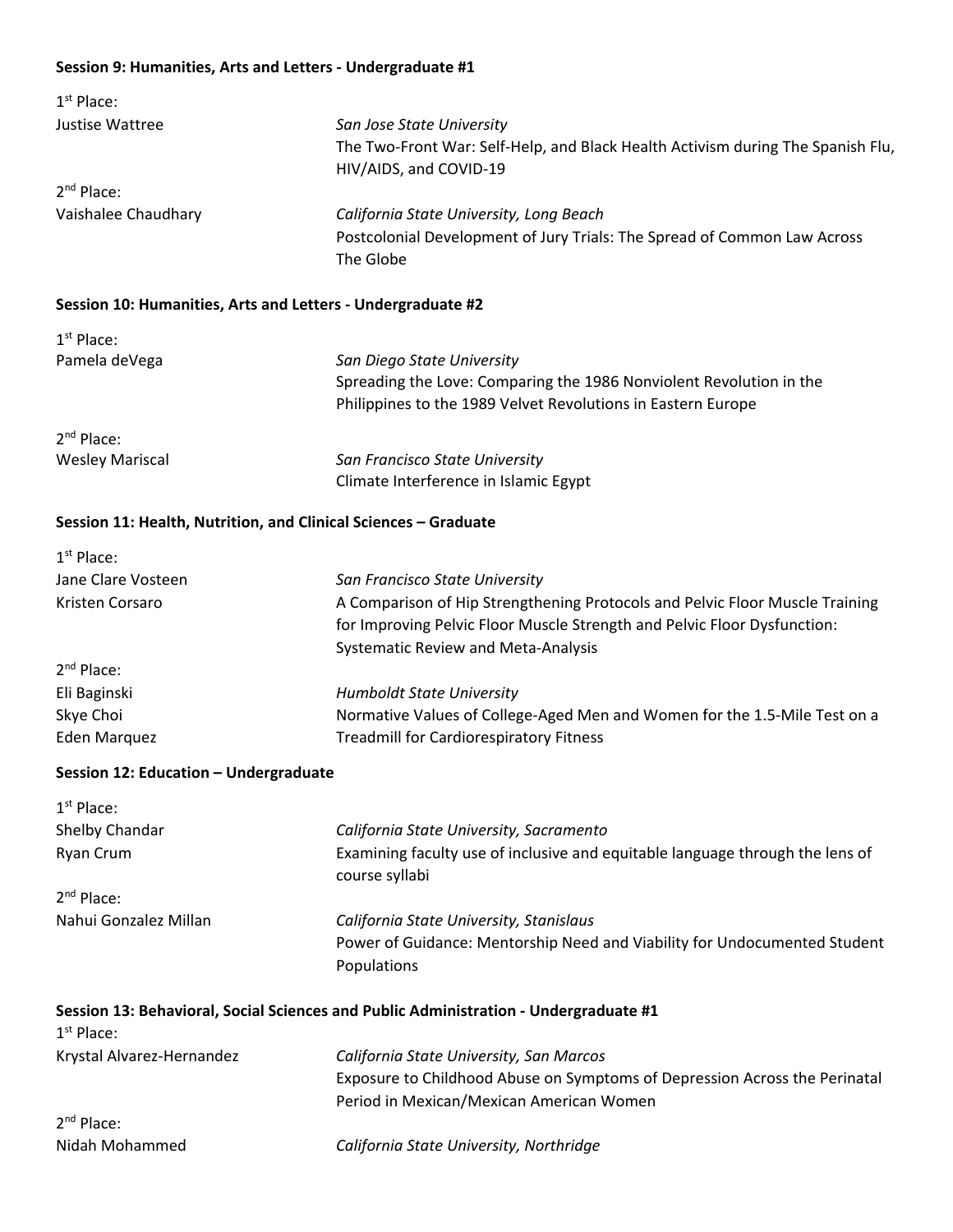# Keep Scrolling!: TikTok Potentially Sharpening Sustained Attention

# **Session 14: Behavioral, Social Sciences and Public Administration ‐ Undergraduate #2**

| $1st$ Place:                                                                        |                                                                                                                                                                     |
|-------------------------------------------------------------------------------------|---------------------------------------------------------------------------------------------------------------------------------------------------------------------|
| Nevan Bell                                                                          | California State University, Monterey Bay<br>Campus Perceptions of Policing and How to Improve Sense of Safety                                                      |
| 2 <sup>nd</sup> Place:                                                              |                                                                                                                                                                     |
| Leslie Gomez                                                                        | California State University, Dominguez Hills<br>Lidar Study of Agricultural Landscape Usage & Food Security in the Northern<br>Maya Lowlands                        |
| Session 15: Biological and Agricultural Sciences - Undergraduate #1<br>$1st$ Place: |                                                                                                                                                                     |
| <b>Madison Stewart</b>                                                              | California State University, San Marcos<br>Defining the Relationship Between the Soil Microbiome and Crop Nutritional<br>Content                                    |
| $2nd$ Place (tie):                                                                  |                                                                                                                                                                     |
| Julia Teeple                                                                        | California State University, Fullerton<br>Analyzing flow using accurate manta anatomy                                                                               |
| <b>Stephanie Varghese</b>                                                           | California State University, Los Angeles<br>Drought and warming shift primary production in grasslands disproportionately<br>by plant species and functional traits |
| Session 16: Biological and Agricultural Sciences - Undergraduate #2<br>$1st$ Place: |                                                                                                                                                                     |
| Azeem Horani                                                                        | California State University, Fullerton<br>Identification and Characterization of Nuclear Export Sequences in<br>Polypyrimidine Tract Binding Protein 1              |
| $2nd$ Place:                                                                        |                                                                                                                                                                     |
| <b>Abagail McInnes</b>                                                              | California State University, Sacramento<br>Investigating the Relationship Between Aggression and Longevity in Fruit Flies                                           |
| Session 17: Education - Graduate                                                    |                                                                                                                                                                     |
| $1st$ Place:<br>Ellre Villanueva-Ancheta<br>Lauren Frey                             | California State University, Monterey Bay<br>The Impact of Mentorship on Pre-PA Student Knowledge and Confidence                                                    |
| 2 <sup>nd</sup> Place:<br>Jacob Campbell                                            | California State Polytechnic University, San Luis Obispo<br>Defining Mixed-Race College Students: Examining Graduation Gaps Between                                 |
|                                                                                     | Multiracial & Monoracial Undergraduates                                                                                                                             |

1<sup>st</sup> Place:

Elizabeth Kennedy *California State University, Chico*